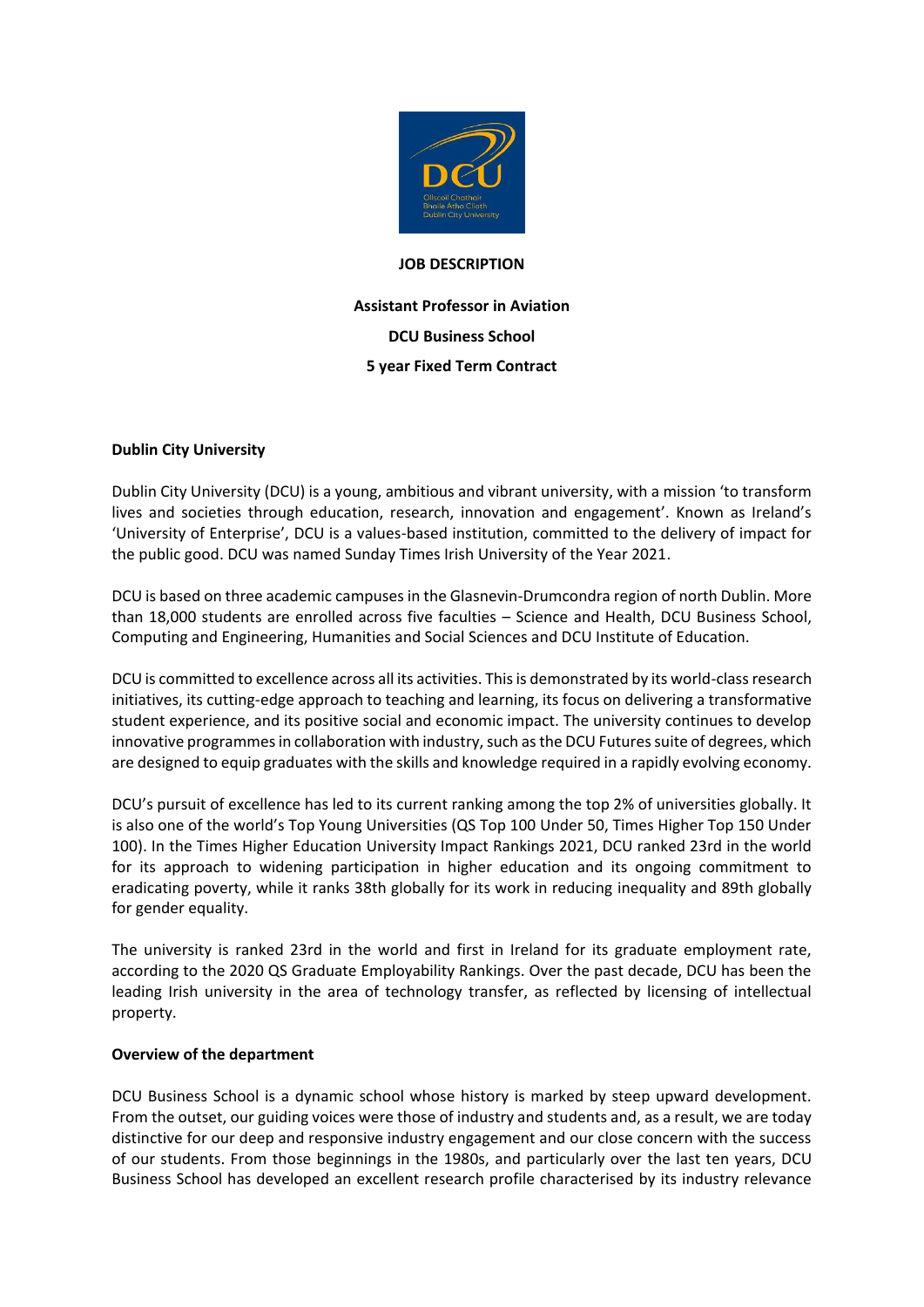and a strong international reach. The School is accredited by AACSB, AMBA and has been awarded the Small Business Charter from the Chartered Association of Business Schools. Additionally, our programmes have relevant professional accreditations. DCU Business School is an engaged, innovative internationally-focused school which prides itself on its excellent reputation for impacting students, the academic community, industry and wider society.

## **Role Profile**

The successful individual will be a member of the Work, Psychology and Strategy Group in DCU Business School. S/he will conduct high quality research and teaching in aviation management and will also participate in the School's external engagement activities. Further, the successful candidate is expected to contribute to programme management, research supervision and the service activities of the School and University.

Further information concerning DCU Business School is provided in the Information Pack for Candidates available here: [DCU Business Academic Recruitment-Brochure-2022.pdf](file://///ad/data/DEPT/HR/ALL/HR-Staff%20work%20folders/Emer%20McKenna/DCU%20Business%20Academic%20Recruitment-Brochure-2022.pdf)

### **Duties and Responsibilities**

### **Research**

To contribute to the research activity of DCU Business School by:

- **Publishing new ideas and findings in high impact international journals**
- **EXEC** Achieving measurable impact via citations
- **EXEC** Seeking funds to sponsor research initiatives
- **•** Contributing to research activities such as conferences, seminars etc.
- **Supervising postgraduate research students**
- Contributing to the research culture and environment in the School and, where appropriate, working collaboratively on research initiatives.

### **Teaching**

To contribute to the teaching and learning activity of DCU Business School by:

- Delivering modules in a manner consistent with the highest academic standards
- Using a wide range of teaching and assessment methodologies which foster a deep approach to learning and which equip students with the skills and attributes needed to be lifelong learners
- **Working proactively to enhance and enrich existing modules and programmes**
- Contributing to the design and development of new modules and programmes
- Contributing to the teaching activities of the School's Centre for Executive and International Education
- **Providing research supervision for taught postgraduate students**

### **Service**

To contribute to the leadership, management and administration of the School by:

Delivering allocated management and service roles to a high standard